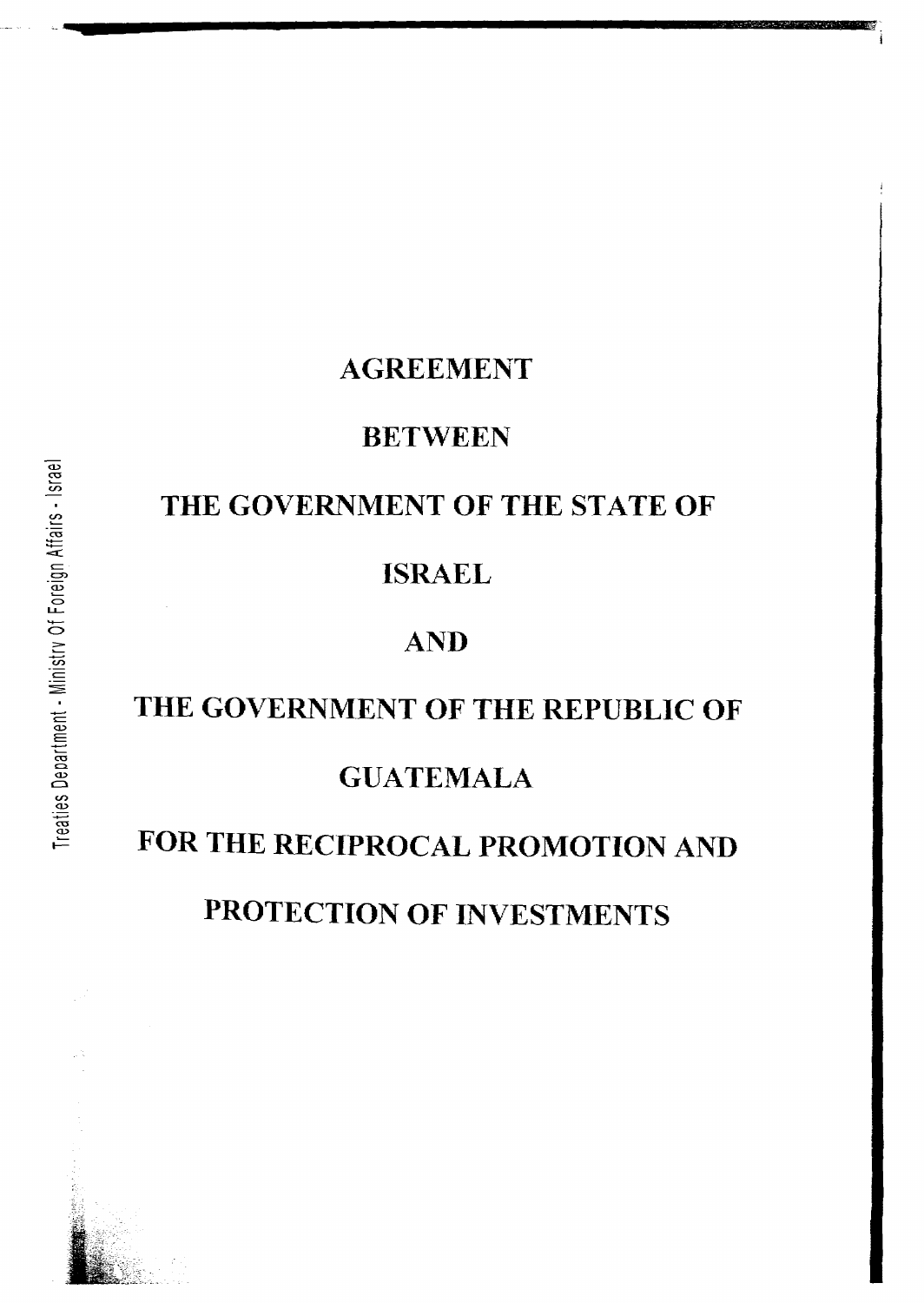The Government of the State of Israel and the Government of the Republic of Guatemala, (hereinafter the "Contracting Parties").

DESIRING to intensify economic cooperation to the mutual benefit of both countries:

IKTENDIKG to create favorable conditions for greater investments by investors of either Contracting Party in the territory of the other Contracting Party; and

RECOGNIZING that the reciprocal promotion and protection of investments on the basis of the present Agreement will be conductive to the stimulation of individual business initiative and \vi11 increase prosperity in both States,

HA VE AGREED as follows:

#### **ARTICLE 1 Definitions**

- I. For the purposes of the present Agreement:
	- (a) "Investments" shall mean any kind of assets, implemented in accordance with the legislation of the Contracting Party in whose territory the investment is made including, but not limited to:
		- (1) movable and immovable property, as well as any other rights *in rem,* in respect of every kind of asset;
		- (2) rights derived from stocks, shares, bonds, debentures and other kinds of interests in legal entities;
		- $(3)$  claims to money, goodwill and other assets and any claim having an economic value;
		- (4) rights in the field of intellectual property, including, *inter alia,* patents, trade marks, geographical indications, industrial designs, technical processes, copyrights and related rights, undisclosed business information, trade secrets and know-how, topographies of integrated circuits and plant-breeders rights;

この「このことは、このように、このようなことが、このことは、最近の場合、「情報の数値」ということになった。 こうきょう しょうしょう こうしゅう こうしょうしょう

**b**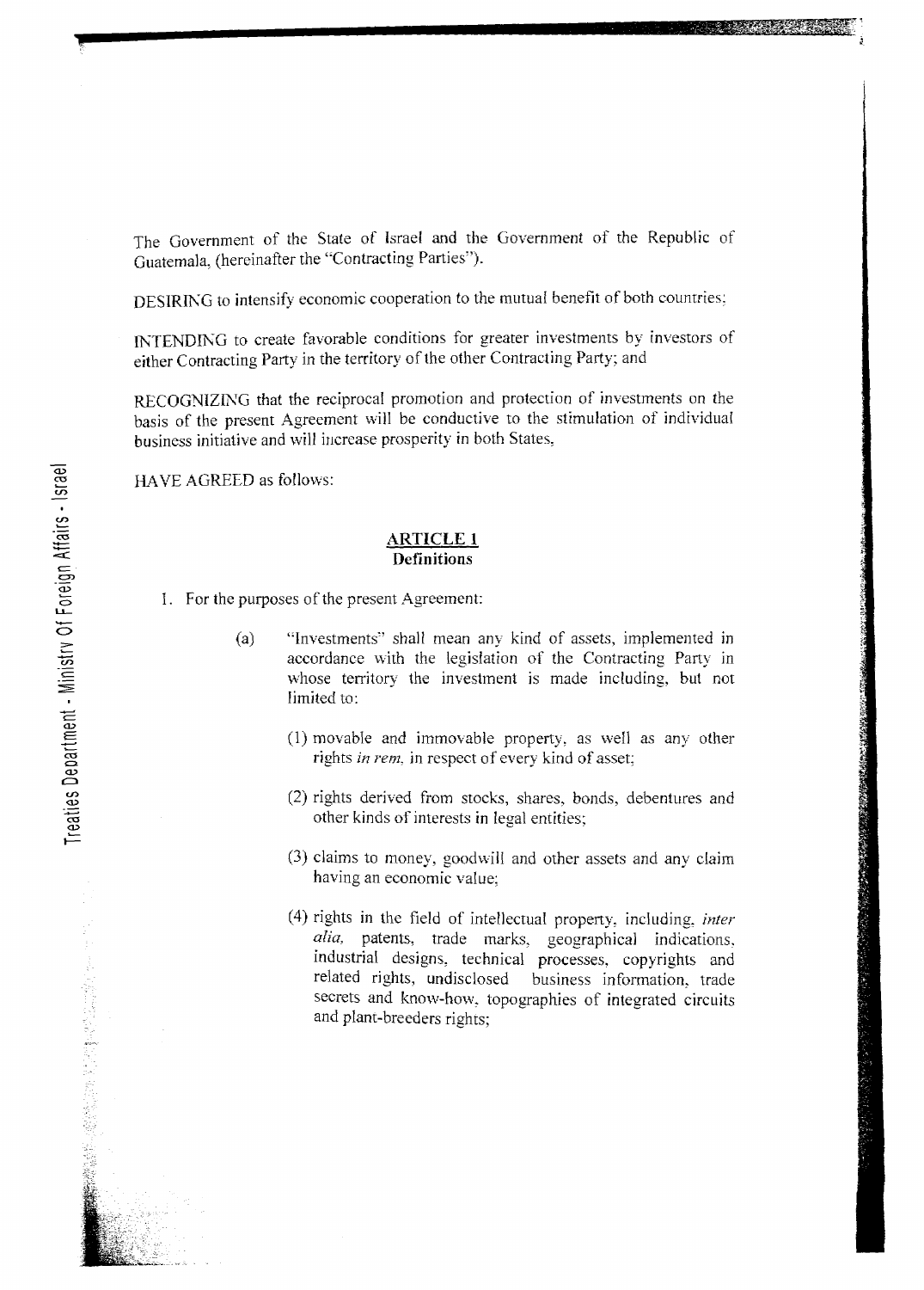- (5) business concessions conferred by legislation or under contract, including concessions to search for, cultivate, extract or exploit natural resources.
- (b) "Host Contracting Party" shall mean the Contracting Party in whose territory the investment is made, and "Home Contracting Party" shall mean, in relation to that investment, the other Contracting Party.

~----------------------------------~' **<sup>i</sup>**

- $(c)$ "Returns" shall mean the amount yielded by an investment includiag, but not limited to: dividends, profits, sums received from the total or partial liquidation of an investment, interest, capital gains, royalties or fees.
- $(d)$ "Investor" shall mean:
	- $(1)$  (i) with respect to the State of Israel: a natural person who is a national or permanent resident of the State of Israel who is not also a national of Republic of Guatemala;

(ii) with respect to Republic of Guatemala: a natural person who is a national of Republic of Guatemala who is not also a national or permanent resident of the State of Israel; or

(2) a legal entity, including a corporation, a firm, an association or a partnership:

(i) that was incorporated, constituted or othenvise duly organized under the legislation of the Home Contracting Party; or

(ii) that is controlled, directly or indirectly, by persons who are nationals or permanent residents of the Home Contracting Party, and it fulfills one of the following conditions:

- a) its registered office, center of management, or practical management is located in the territory of either Contracting Party,
- b) a substantial part of its economic activity is located *in* the territory of either Contracting Party;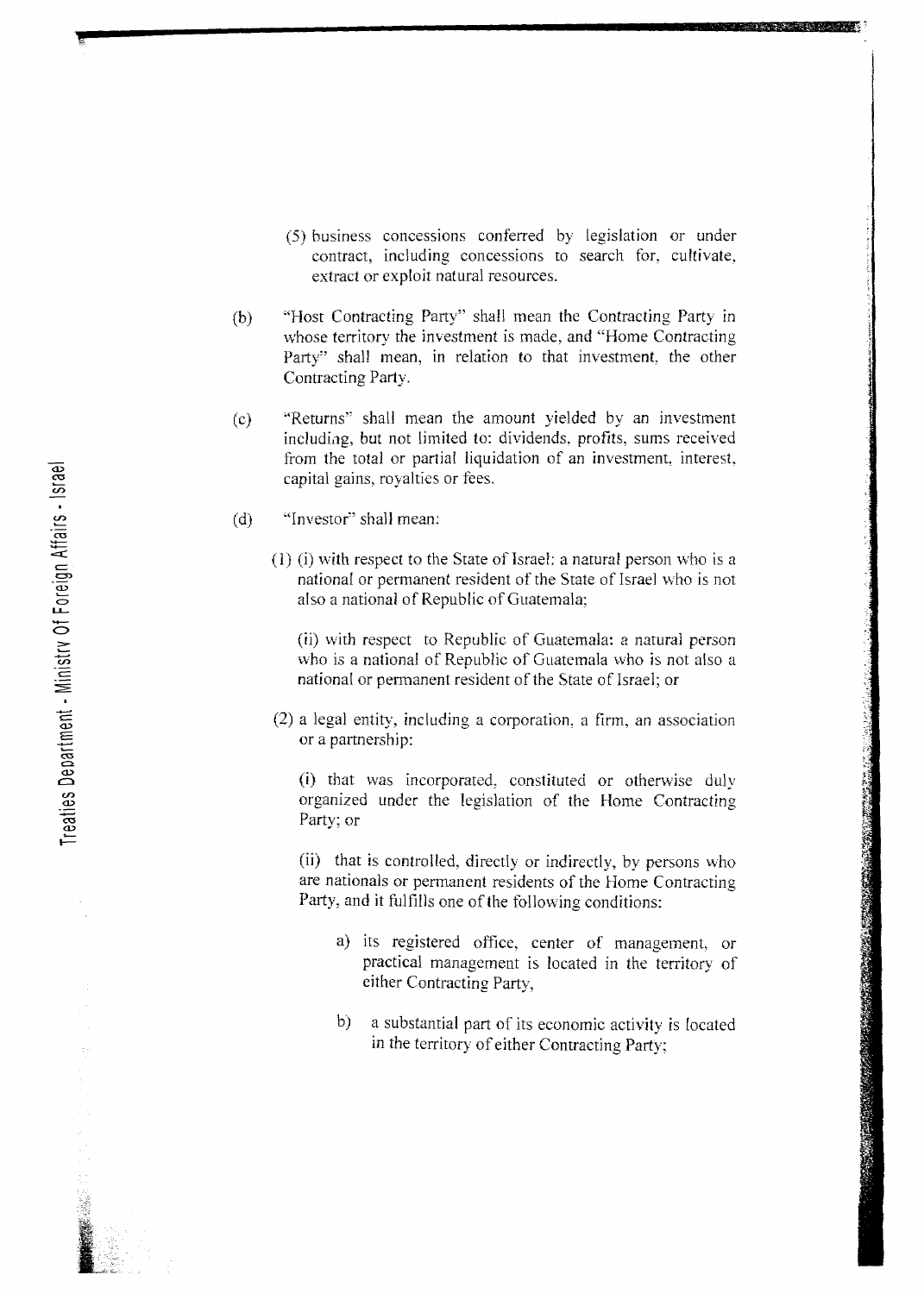- c) it was incorporated, constituted or othenvise duly organized under the legislation of the Host Contracting Party.
- (e) The term "territory" shall mean:
	- $(1)$  with respect to the State of Israel: the territory of the State of Israel including the territorial sea, as well as the continental shelf and the exclusive economic zone over which the State of Israel exercises sovereign rights or jurisdiction in conformity with international law.
	- (2) With respect to the Republic of Guatemala: the land territory, maritime and air space over \vhich the Republic of Guatemala exercises sovereignty, including inland waters, the exclusive economic zone and the continental shelf within which exercises sovereign rights and jurisdiction in accordance with international law and its domestic law.
- (f) "Freely usable currency" shall mean any currency that the International Monetary Fund determines, from time to time, as a freely usable currency in accordance with the Articles of the Agreement of the International Monetary Fund and Amendments thereto.
- (g) "legislation" of a Contracting Party shall mean the laws and regulations of that Contracting Party and the right to exercise the administrative powers conferred by those laws and regulations.
- 2. The provisions of this Agreement relating to investments shall apply to the reinvestment of the returns of an investment, which shall be granted the same treatment granted to the original investment, if the reinvestment is effected in accordance with the legislation of the Host Contracting Party. A change in the form of the investment or a change in the form of the reinvestment shall not affect their character as investments within the meaning of this Agreement if the change is effected in accordance with the legislation of the Host Contracting Party.

**f**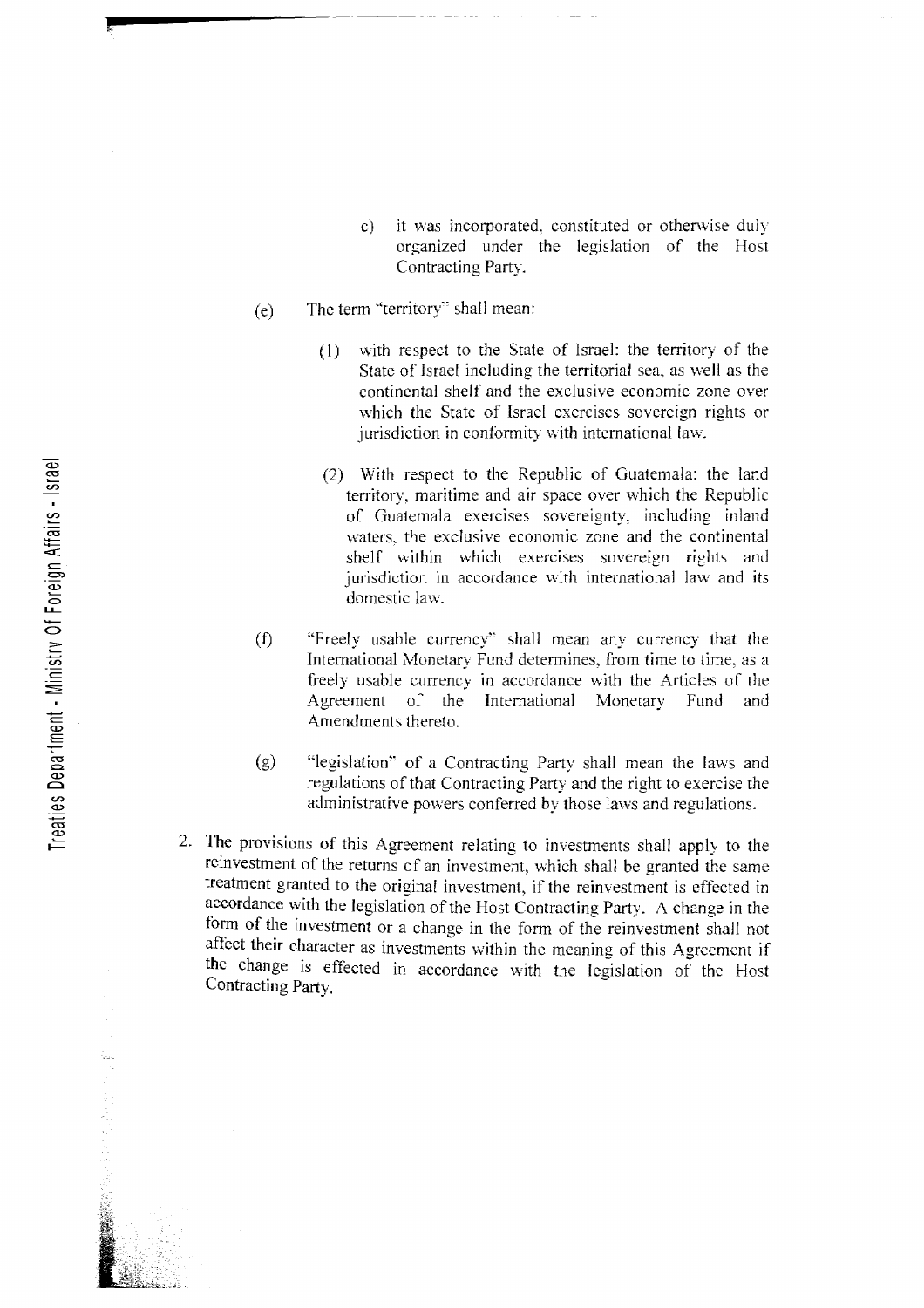#### ARTICLE 2 Promotion and Protection of Investments

- 1. Each Contracting Party shall, in its territory, encourage and create favorable conditions for investments by investors of the other Contracting Party and, subject to its legislation, shall admit such investments.
- 2. Investments made by investors of each Contracting Party shall be accorded fair and equitable treatment in accordance with the provisions of this Agreement, and shall enjoy full protection and security in the territory of the other Contracting Party. Neither Contracting Party shall in any way impair by unreasonable measures the management, maintenance, use, enjoyment or disposal of investments in its territory of investors of the other Contracting Party.

#### **ARTICLE 3 Most Favored Nation and National Treatment**

- 1. Neither Contracting Party shall, in its territory, subject investments or returns of investments of investors of the other Contracting Party, to treatment less favorable than that which it accords to investments or returns of investments of an investor of any third state or, subject to its legislation, to treatment less favorable than that which it accords to investments or returns of investments of its own investors.
- 2. Neither Contracting Party shalf, in its territory, subject investors of the other Contracting Party, as regards their management, maintenance, use, enjoyment or disposal of their investments, to treatment less favorable than that which it accords to investors of any third state or, subject to its legislation, than that which it accords to its own investors.

#### ARTICLE **4**  Compensation for Losses

Investors of the Home Contracting Party whose investments in the territory of the Host Contracting Party suffer losses owing to war or other armed conflict, revolution, a state of national emergency, revolt, insurrection, riot or other such similar activity in the territory of the Host Contracting Party, shall be accorded by the Host Contracting Party treatment, as regards restitution, indemnification, compensation or other settlement, not less favorable than that which it accords to its own investors or to investors of any third state. Resulting payments shall be freely transferable.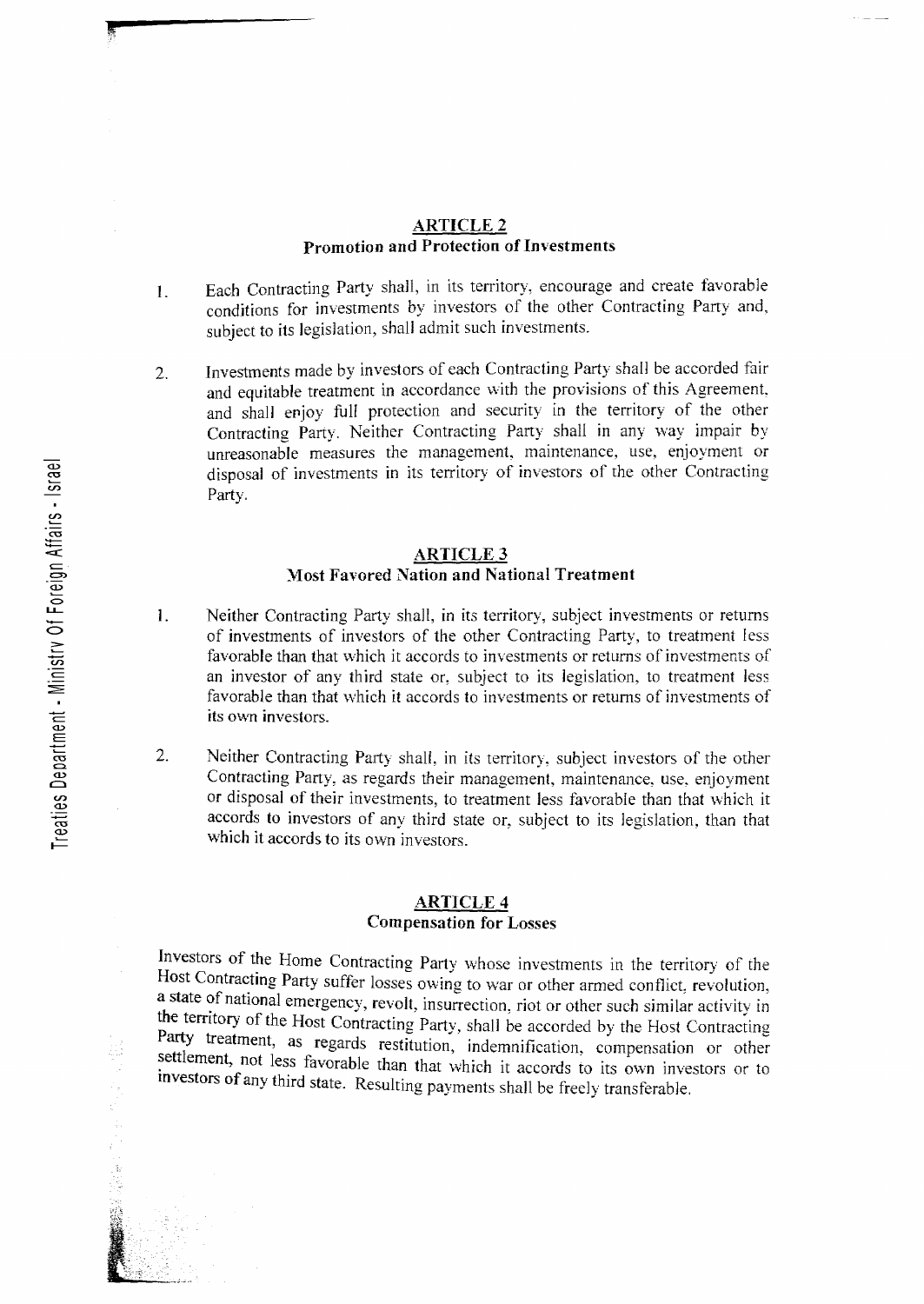In this regard, the Contracting Parties wish to note the provisions of the final paragraph of Article 155 to the Political Constitution of the Republic of Guatemala.

#### **ARTICLE 5 Expropriation**

- 1. Investments of investors of the Home Contracting Party shall not be nationalized, expropriated or subjected to measures having effect equivalent to nationalization or expropriation (hereinafter: "expropriation") in the territory of the Host Contracting Party, except for a public purpose related to the internal needs of the Host Contracting Party, and in accordance with the following terms:
	- (a) The expropriation shall be made in accordance with the laws of the Host Contracting Party, on a non-discriminatory basis and against prompt. adequate and effective compensation not less favorable than that accorded to its own investors. Resulting payments shaIl be freely transferable.
	- (b) Such compensation shalf amount to the market value of the investment expropriated immediately before the expropriation or before the impending expropriation became public knowledge, whichever is the earlier, shall include interest at the applicable commercial rate on a market basis or as provided by law- of that Contracting Party until the date of payment, shall be made without delay, be effectively realizable and be freely transferable.
	- (c) The investors affected shall have a right, under the law of the Contracting Party making the expropriation, to prompt review, by a judicial or other independent authority of that Contracting Party, of the legality of the expropriation and of the valuation of their investment, in accordance with the principles set out in this Article.
- 2. Notwithstanding, the foregoing, with respect to intellectual property rights, the Contracting Parties may permit the unauthorized use of an intellectual property right, provided such authorization is made in conformance with the principles set forth in the Agreement of Trade Related Aspects of Intellectual Property RIghts ('TRIPS") (1994).

**,**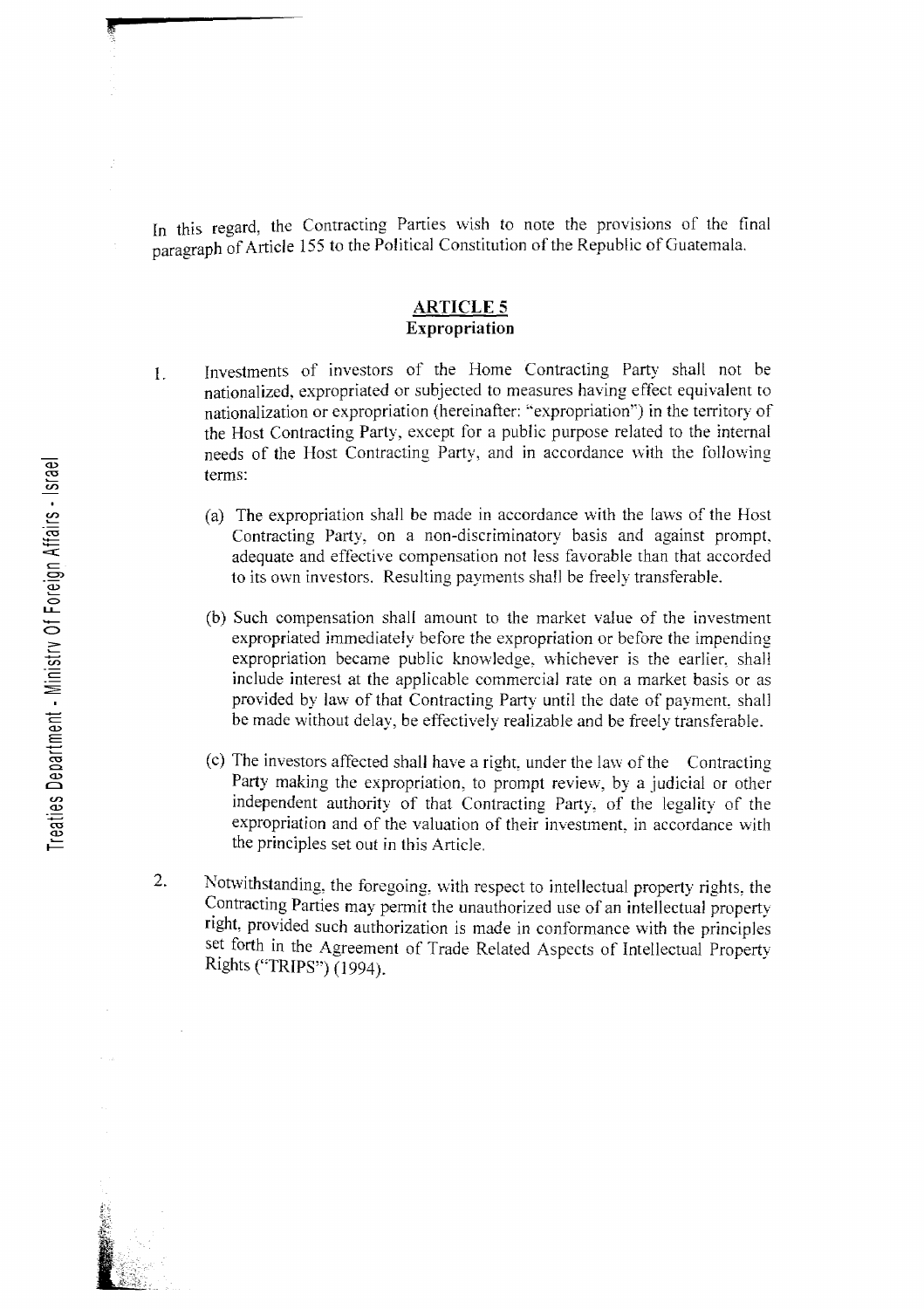#### ARTICLE 6 **Transfer of Investments and Returns**

- 1. Each Contracting Party shall, in respect of investments, guarantee to investors of the other Contracting Pany the rights of unrestricted transfer of their investments and returns in accordance with the following terms:
	- (i) Transfers shall be effected without delay in the freely usable currency in which the capital was originally invested or in any other freely usable currency agreed by the investor and the Host Contracting Pany; provided that the investor has complied \vith all his fiscal and other financial obligations to government or local authorities of the Host Contracting Party.
	- $(i)$  Unless otherwise agreed with the investor, transfers shall be made at the rate of exchange applicable on the basis of transfer according to the exchange regulations in force in the Host Contacting Party.
	- (iii) In any case, transfers shall be in terms not less favorable than that accorded by the Host Contracting Party to its own investors.
- 2. Notwithstanding the foregoing:
	- (i) When a Contracting Pany is in serious balance of payments difficulties or in serious difficulties for the operation of the exchange rate policy or monetary policy, or under threat thereof, that Contracting Party may, in conformity with the conditions laid down within the framework of the GATT and with Anicles VIII and XIV of the Articles of Agreement of the International Monetary Fund, adopt restrictive measures which may not go beyond what is necessary to remedy the situation, for a period not exceeding six months. The Contracting Party shall notify the other The Contracting Party shall notify the other Contracting Party, as soon as possible, as to the measures taken, and the expected timetable for their removal.
	- (ii) Such measures shall be equitable, non-discriminatory, and in good faith.

#### **ARTICLE 7 Exceptions**

Either Contracting Party may take measures strictly necessary for the maintenance or protection of its essential security interests. Such measures

L

**,**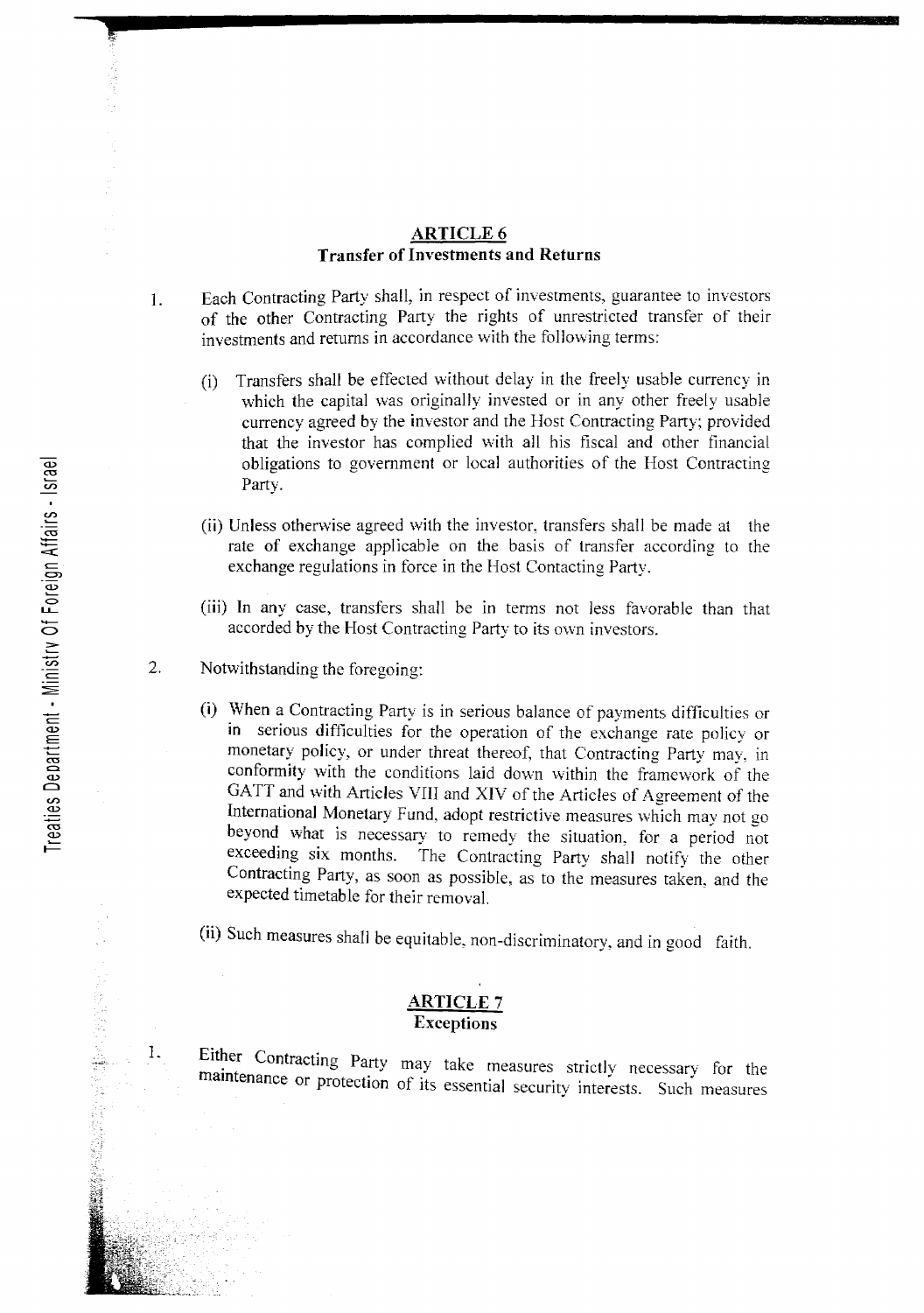shall be taken and implemented in good faith, in a non-discriminatory basis and so as to minimize the deviation from the provisions of this Agreement.

- 2. The provisions of this Agreement relative to the granting of treatment not less favorable than that accorded to the investors of either Contracting Party or of any third state shall not be construed so as to oblige one Contracting Party to extend to the investors of the other, the benefit of any treatment, preference or privilege resulting from:
	- (i) any international agreement or arrangement relating \vholly or mainly to taxation or any domestic legislation relating wholly or mainly to taxation;
	- (ii) any existing or future customs union, free trade area agreement or similar international agreement, to which either Contracting Party is or will be Party, within the meaning of "customs union" or "free trade agreement" in accordance with Article XXIV of the GATT Agreement;
	- (iii) any existing or future bilateral or multilateral agreement concerning intellectual property;
	- (iv) any Agreement for the ReciprocaJ Promotion and Protection of Investments between Israel and a third state, that was signed before  $1<sup>st</sup>$ of July, 2003.

#### **ARTICLE 8** Settlement of Investment Disputes Between a Contracting Party and an Investor

- L Any investment dispute between a Contracting Party and an investor of the other Contracting Party shall be settled by negotiations.
- 2. If a dispute under paragraph 1 of this Article cannot be settled within six (6) months of a written notification of this dispute, it shall be on the request of the Investor settled as follows:
	- (a) by a competent court of the Host Contracting Party; or
	- (b) by conciliation; or
	- (c) by, arbitration by the International Center for the Settlement of Investment Disputes (ICSID), established by the Convention on the Settlement of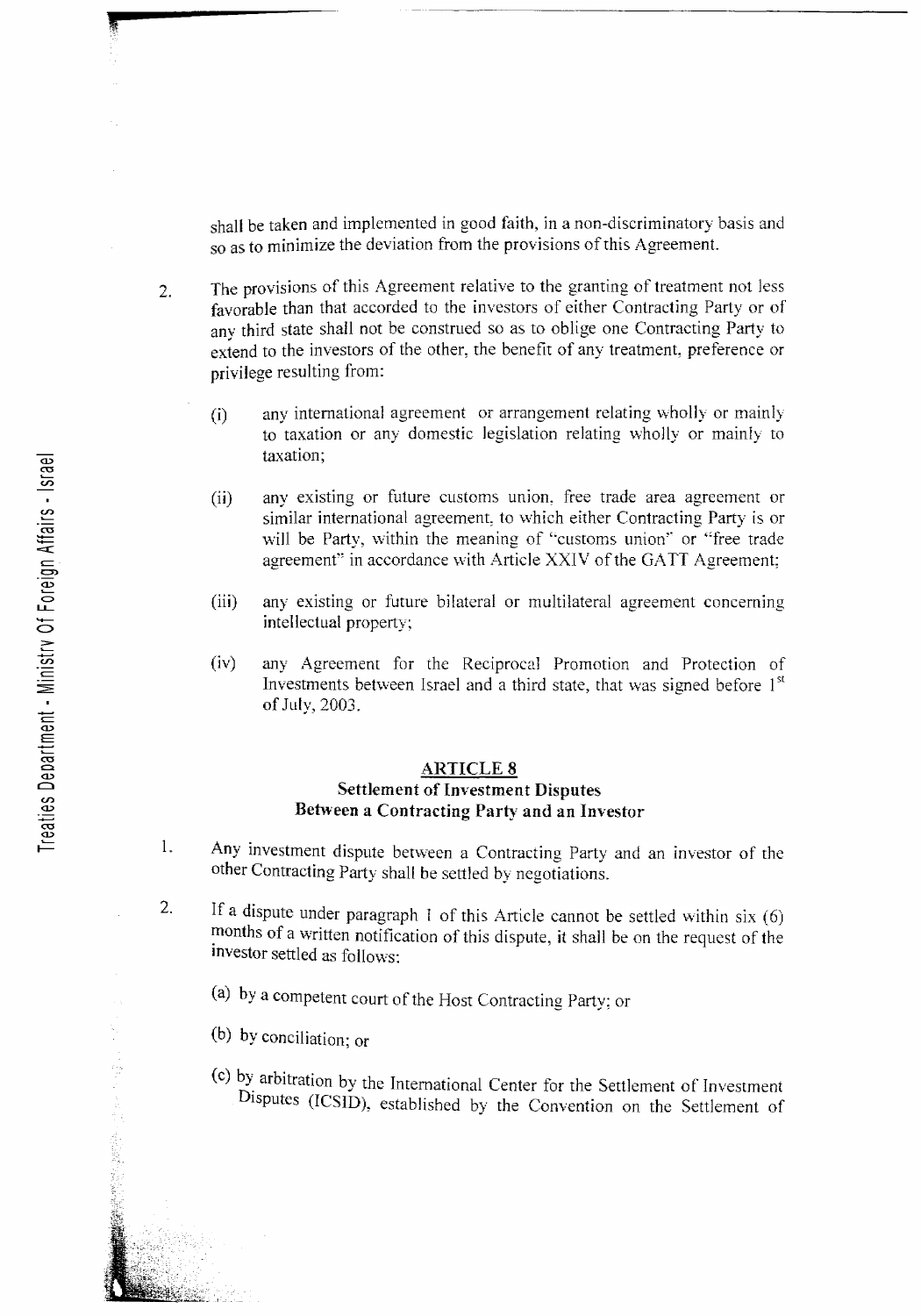Investment Disputes between States and Nationals of Other States, opened for signature at Washington, D.C. on march 18, 1965, provided that both Contracting Parties are Parties to the Convention; or

- (d) by arbitration under the Additional Facility Rules of lCS10, provided that only one of the Contracting Parties is a Party to the ICSID Convention; or
- (e) by an ad hoc arbitration tribunal, \vhich is to be established under the Arbitration Rules of the United Nations Commission on International Trade Law (UNCITRAL). Unless otherwise agreed, all submissions shall be made and all hearings shall be completed \vithin six (6) months of the date of selection of the Chairman, and the arbitral panel shall render its written and reasoned decisions within two (2) months of the date of the final submissions or the date of the closing of the hearings, whichever is later.
- 3. Each Contracting Party hereby gives its unconditional consent to the submission of a dispute to international arbitration in accordance with the provisions of this Article. This consent and the submission by a disputing investor of a claim to arbitration shall satisfy the requirements of:
	- (a) Chapter II of the ICSID Convention or the Additional Facility Rules of ICSID for written consent of the parties;
	- (b) Article II of the United Nations Convention on the Recognition and Enforcement of Foreign Arbitral Awards, 1958 ("The New York Convention"), for an agreement in writing.
- 4. The choice of one dispute settlement mechanism will exclude any other. Notwithstanding the above, an investor who has submitted the dispute to national jurisdiction may have recourse to the arbitral tribunals mentioned in paragraph 2 of this Article so long as a judgment has not been delivered on the subject matter of the dispute by a national court.
- 5. The award shall be final and binding. Each Contracting Party shall carry out without delay the provisions of any such award and provide in its territory for the enforcement of such award.

计方式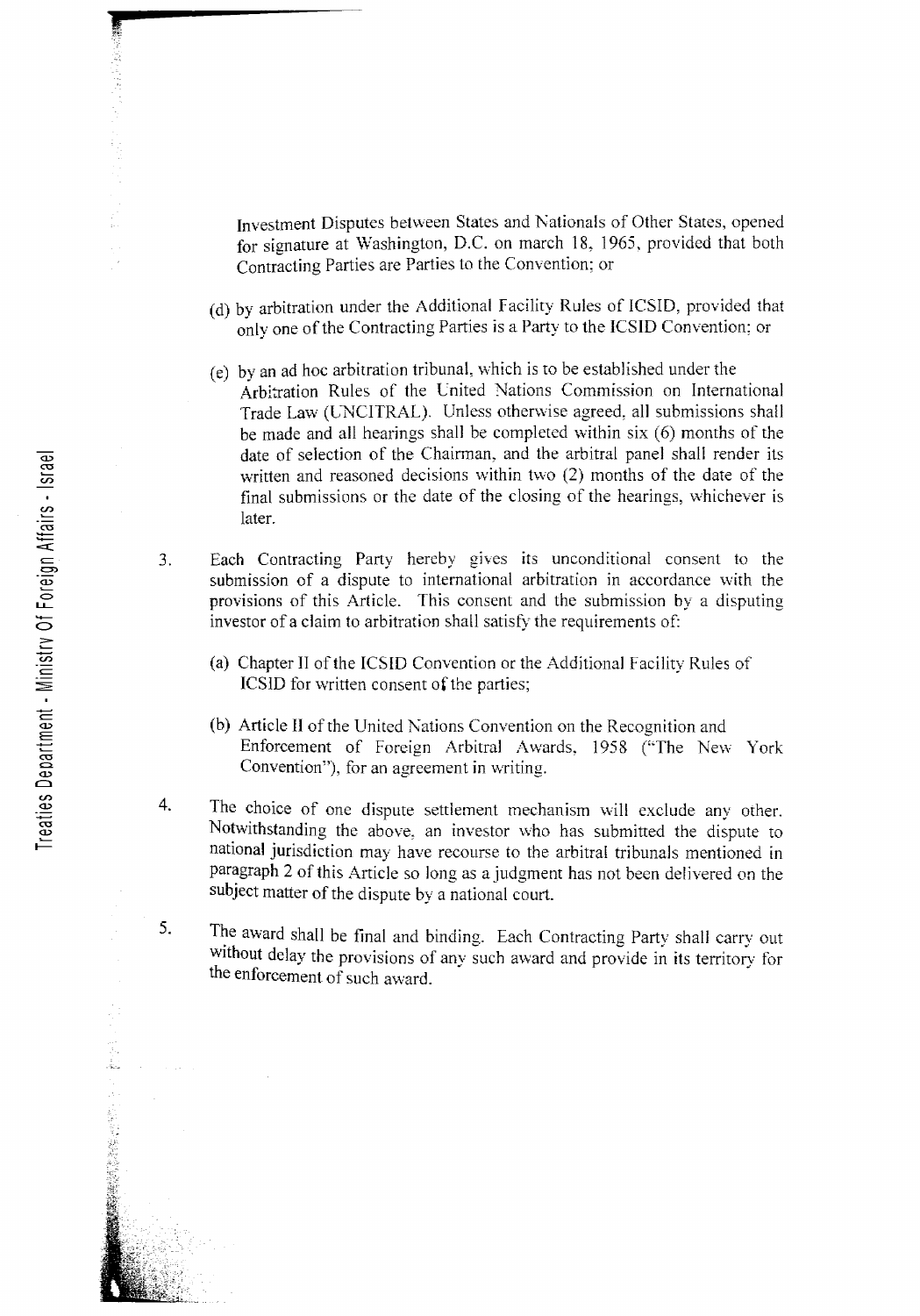#### **ARTICLE 9 Disputes Between the Contracting Parties**

- 1. Disputes between the Contracting Parties concerning the interpretation or application of this Agreement, should be settled through the diplomatic channel, which may include, if both Contracting Parties so desire, referral to a Bilateral Commission composed of representatives of both Contracting Parties or to conciliation.
- 2. If a dispute according to paragraph 1 of this Article cannot be settled within  $six$ (6) months from notification of this dispute It may, upon the request of either Contracting Party, be submitted to an arbitral tribunal.
- 3. Such an arbitral tribunal shall be constituted for each case in the following way: within two (2) months of the receipt of the request for arbitration, each Contracting Party shall appoint one member of the tribunal. The two arbitrators shall then select a national of a third state on approval of the two Contracting Parties, and this person shall be Chairman of the tribunal. The Chairman shall be appointed within two  $(2)$  months from the date of appointment of the other two members.
- 4. If, within the periods specified in paragraph 3 of this Article, the necessary appointments have not been made, either Contracting Party may, in the absence of any other agreement, invite the Secretary General of the Permanent Court of Arbitration at the Hague (hereinafter: the "PCA") to make any necessary appointments. If the Secretary General of the PCA is a national of either Contracting Party or is otherwise prevented from discharging the said function, then the Depute Secretary General of the PCA \vho is not a national of either *Contracting* Party shall be invited to make the necessary appointments.
- 5. Cnless otherwise agreed, the arbitration shall be conducted in accordance with the UNCITRAL arbitration rules. Unless otherwise agreed, all submissions shall be made and all hearings shall be completed *within* six (6) months of the date of selection of the Chairman, and the arbitral panel shall render its written and reasoned decisions within two  $(2)$  months of the date of the final submissions or the date of the dosing of the hearings, \-vhichever *is* later.
- 6. The arbitral tribunal shall reach its decision by a majority vote. Such decision shall be binding on both Contracting Parties.
- 7. Each Contracting Party shall bear the cost of its own member of the tribunal and of its representation in the arbitral proceedings. The cost of the Chairman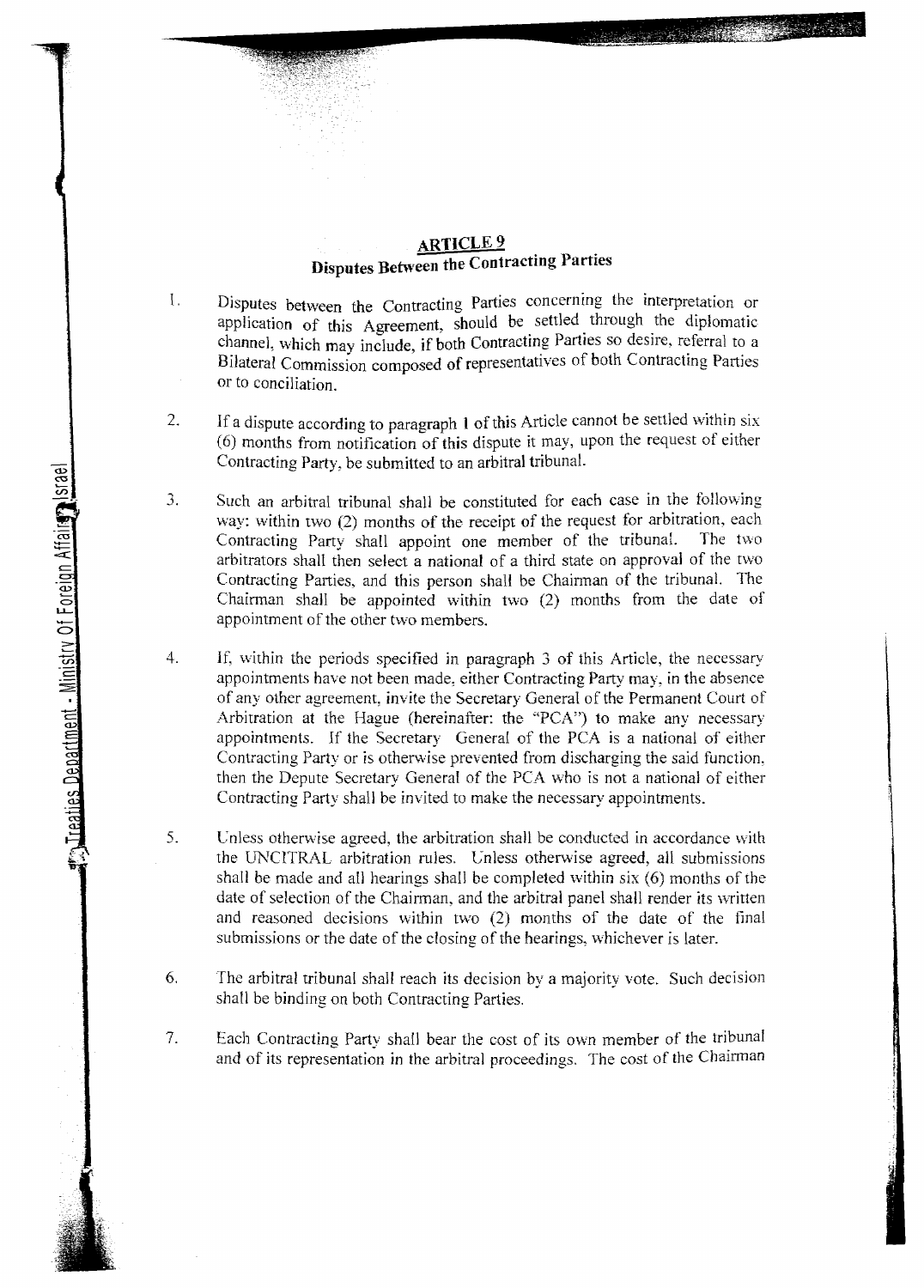and the remaining costs shall be borne in equal parts by the Contracting Parties.

#### **ARTICLE 10 Insurance and Guarantee**

In any proceeding involving an investment dispute, a Party shall not assert, as a defense, counterclaim, right of set-off or for any other reason, that indemnification or other compensation for al1 or part of the al1eged damages has been received or will be received pursuant to an insurance or guarantee contract.

#### **ARTICLE 11 Subrogation**

- 1. If a Home Contracting Party or its designated Agency (hereinafter: the "First Contracting Party") makes a payment under an indemnity against non commercial risks given in respect of an investment in the territory of the Host Contracting Party, the Host Contracting Party shall recognize:
	- (a) the assignment to the First Contracting Party by legislation or by legal transaction of all the rights and claims of the party indemnified; and
	- (b) that the First Contracting Party is entitled to exercise such rights and enforce such claims by virtue of SUbrogation, to the same extent as the party indemnified, and shall assume the obligations related to the investment.
- The First Contracting Party shall be entitled in all circumstances to: 2.
	- (a) the same treatment in respect of rights, claims and obligations acquired by it by virtue of the assignment; and
	- (b) any payments received in pursuance of those rights and claims, as the party indemnified was entitled to receive by virtue of this Agreement, in respect of the investment concerned and its related returns.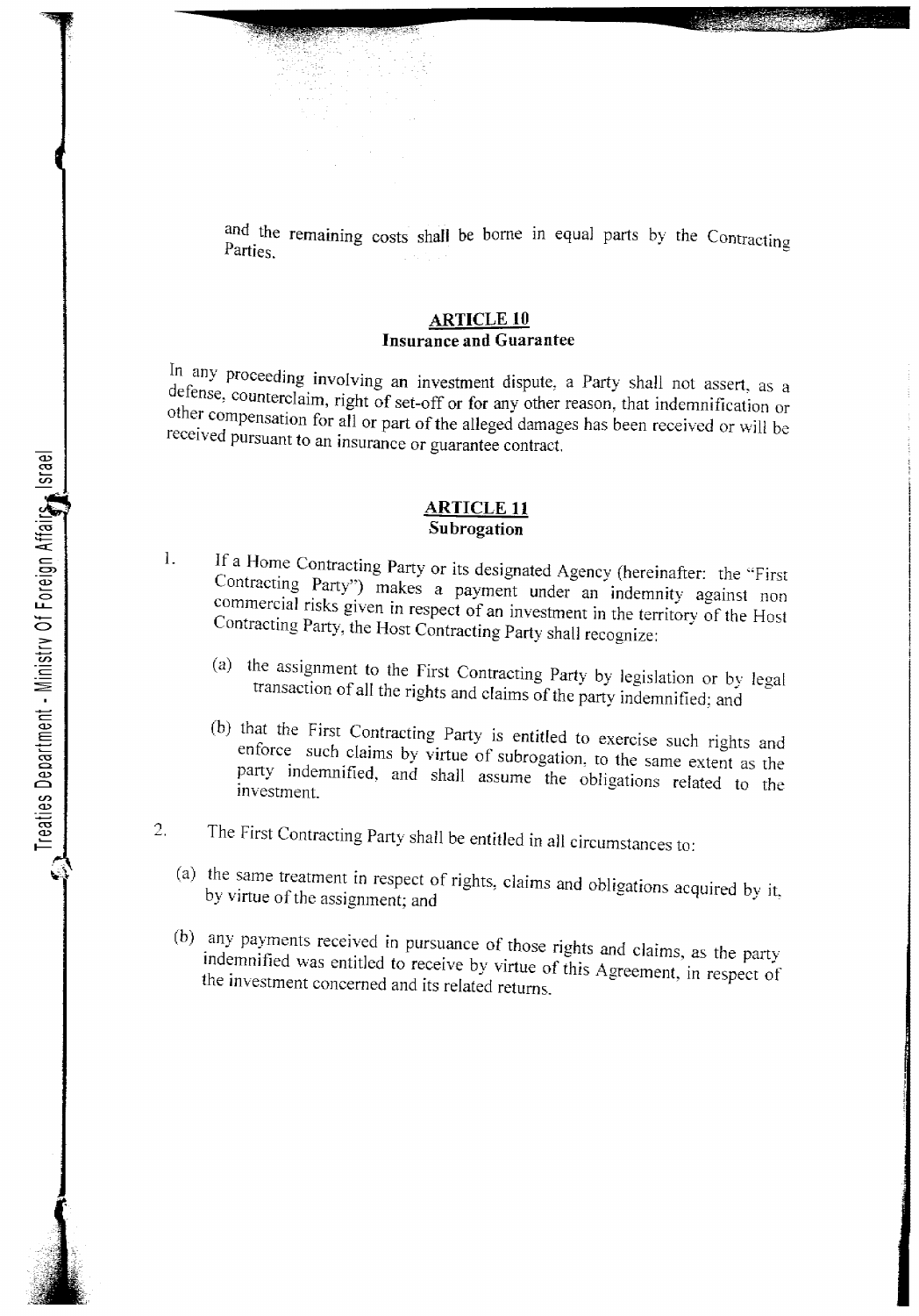#### **ARTICLE 12 Application of other rules**

If the provisions of legislation of either Contracting Party or obligations under international law existing at present or established hereafter between the Contracting Parties in addition to the present Agreement contain rules, whether general or specific, entitling investors or investments of investors of one Contracting Party to a treatment more favorable than is provided for by this Agreement, such rules shall, to the extent that they are more favorable, prevail over the present Agreement.

#### **ARTICLE 13 Application of the Agreement**

This Agreement shall apply to investments existing at the time of entry into force of the Agreement as well as to investments made or acquired thereafter. However, the Agreement shall not apply to any dispute concerning an investment, which arose, or which was settled before its entry into force.

#### **ARTICLE 14 Entry into Force**

Each Contracting Party shall notify the other Contracting Party in \\Titing, through the diplomatic channels, of the completion of its internal legal procedures required for the entry into force of this Agreement. This Agreement shall enter into force on the date of the latter notification.

#### **ARTICLE.1S Duration and Termination**

This Agreement shall remain in force for a period often (10) years. Thereafter it shall continue in force until the expiration of twelve  $(12)$  months from the date on which either Contracting Party shall have given to the other, through the diplomatic channels, written notice of termination. In respect of investments made while this Agreement is in force, its provisions shall continue in effect with respect to such investment for a period of ten (10) years after the date of termination and without prejudice to the application thereafter of the rules of general international law.